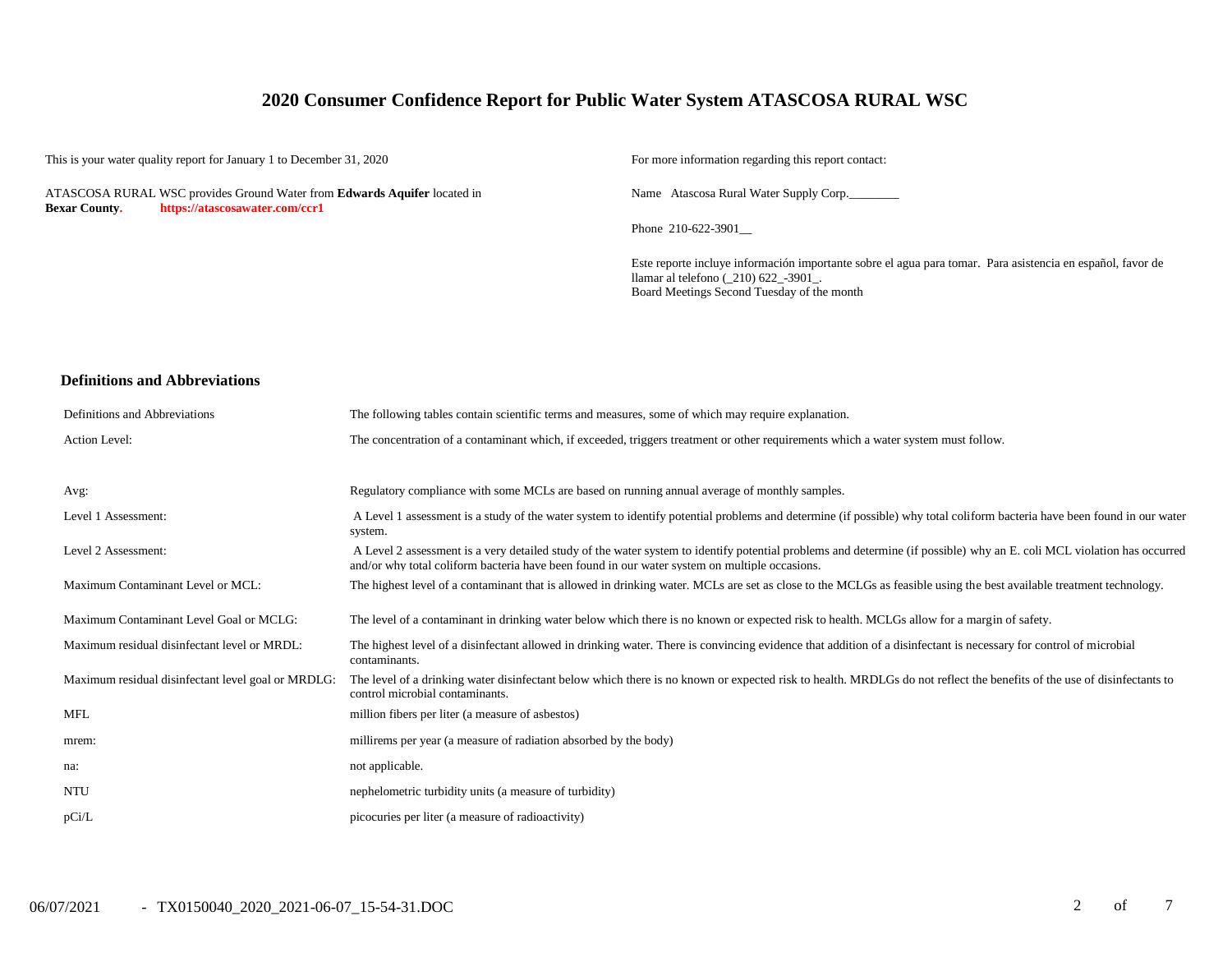#### **Definitions and Abbreviations**

| ppb:                       | micrograms per liter or parts per billion                                           |
|----------------------------|-------------------------------------------------------------------------------------|
| ppm:                       | milligrams per liter or parts per million                                           |
| ppq                        | parts per quadrillion, or picograms per liter $(pg/L)$                              |
| ppt                        | parts per trillion, or nanograms per liter $(ng/L)$                                 |
| Treatment Technique or TT: | A required process intended to reduce the level of a contaminant in drinking water. |

## **Information about your Drinking Water**

The sources of drinking water (both tap water and bottled water) include rivers, lakes, streams, ponds, reservoirs, springs, and wells. As water travels over the surface of the land or through the ground, it dissolves naturally-occurring minerals and, in some cases, radioactive material, and can pick up substances resulting from the presence of animals or from human activity.

Drinking water, including bottled water, may reasonably be expected to contain at least small amounts of some contaminants. The presence of contaminants does not necessarily indicate that water poses a health risk. More information about contaminants and potential health effects can be obtained by calling the EPAs Safe Drinking Water Hotline at (800) 426-4791.

Contaminants that may be present in source water include:

- Microbial contaminants, such as viruses and bacteria, which may come from sewage treatment plants, septic systems, agricultural livestock operations, and wildlife.

- Inorganic contaminants, such as salts and metals, which can be naturally-occurring or result from urban storm water runoff, industrial or domestic wastewater discharges, oil and gas production, mining, or farming.

- Pesticides and herbicides, which may come from a variety of sources such as agriculture, urban storm water runoff, and residential uses.

- Organic chemical contaminants, including synthetic and volatile organic chemicals, which are by-products of industrial processes and petroleum production, and can also come from gas stations, urban storm water runoff, and septic systems.

- Radioactive contaminants, which can be naturally-occurring or be the result of oil and gas production and mining activities.

In order to ensure that tap water is safe to drink, EPA prescribes regulations which limit the amount of certain contaminants in water provided by public water systems. FDA regulations establish limits for contaminants in bottled water which must provide the same protection for public health.

Contaminants may be found in drinking water that may cause taste, color, or odor problems. These types of problems are not necessarily causes for health concerns. For more information on taste, odor, or color of drinking water, please contact the system's business office.

You may be more vulnerable than the general population to certain microbial contaminants, such as Cryptosporidium, in drinking water. Infants, some elderly, or immunocompromised persons such as those undergoing chemotherapy for cancer; persons who have undergone organ transplants; those who are undergoing treatment with steroids; and people with HIV/AIDS or other immune system disorders, can be particularly at risk from infections. You should seek advice about drinking water from your physician or health care providers. Additional guidelines on appropriate means to lessen the risk of infection by Cryptosporidium are available from the Safe Drinking Water Hotline (800-426-4791).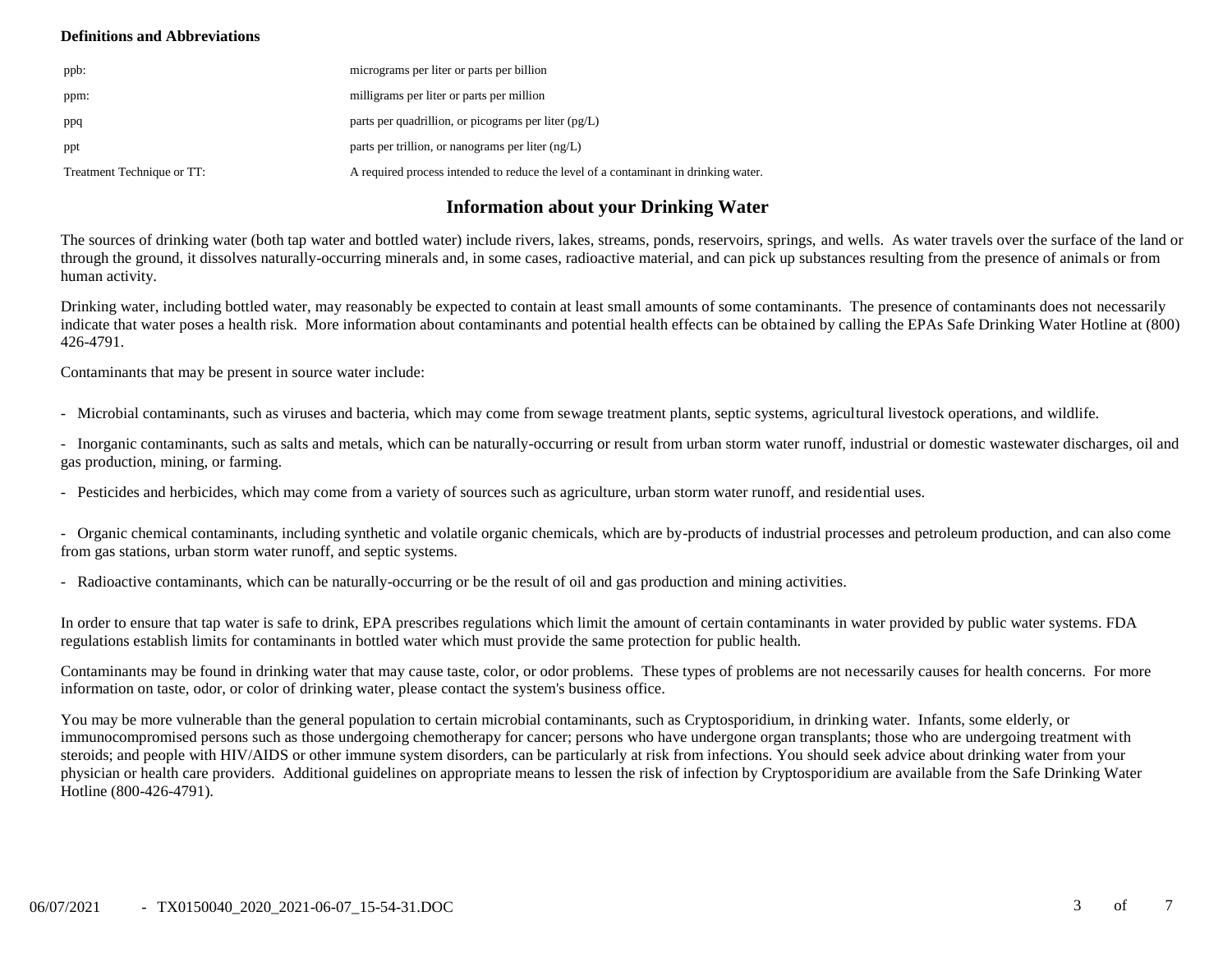If present, elevated levels of lead can cause serious health problems, especially for pregnant women and young children. Lead in drinking water is primarily from materials and components associated with service lines and home plumbing. We are responsible for providing high quality drinking water, but we cannot control the variety of materials used in plumbing components. When your water has been sitting for several hours, you can minimize the potential for lead exposure by flushing your tap for 30 seconds to 2 minutes before using water for drinking or cooking. If you are concerned about lead in your water, you may wish to have your water tested. Information on lead in drinking water, testing methods, and steps you can take to minimize exposure is available from the Safe Drinking Water Hotline or at http://www.epa.gov/safewater/lead.

This is an alert about your drinking water and a cosmetic dental problem that might affect children under nine years of age. At low levels, fluoride can help prevent cavities, but children drinking water containing more than 2 milligrams per liter (mg/L) of fluoride may develop cosmetic discoloration of their permanent teeth (dental fluorosis). The drinking water provided by your community water system **[insert name of community water system]** has a fluoride concentration of **[insert value]** mg/L.

Dental fluorosis, in its moderate or severe forms, may result in a brown staining and/or pitting of the permanent teeth. This problem occurs only in developing teeth, before they erupt from the gums. Children under nine should be provided with alternative sources of drinking water or water that has been treated to remove the fluoride to avoid the possibility of staining and pitting of their permanent teeth. You may also want to contact your dentist about proper use by young children of fluoride-containing products. Older children and adults may safely drink the water.

For more information, please call **[insert name of water system contact]** of **[insert name of community water system]** at **[insert phone number]**. Some home water treatment units are also available to remove fluoride from drinking water. To learn more about available home water treatment units, you may call NSF International at 1-877-8-NSF-HELP.

#### **Information about Source Water**

TCEQ completed an assessment of your source water, and results indicate that some of our sources are susceptible to certain contaminants. The sampling requirements for your water system is based on this susceptibility and previous sample data. Any detections of these contaminants will be found in this Consumer Confidence Report. For more information on source water assessments and protection efforts at our system contact **[insert water system contact][insert phone number]**

#### **Coliform Bacteria**

| Maximum Contaminant<br>Level Goal | <b>Total Coliform</b><br>Maximum<br><b>Contaminant Level</b> | Maximum Contaminant<br>Level | Highest No. of Positive Fecal Coliform or E. Coli Total No. of Positive E. Coli<br>or Fecal Coliform Samples | Violation | Likely Source of Contamination        |
|-----------------------------------|--------------------------------------------------------------|------------------------------|--------------------------------------------------------------------------------------------------------------|-----------|---------------------------------------|
|                                   | 1 positive monthly<br>sample.                                |                              |                                                                                                              |           | Naturally present in the environment. |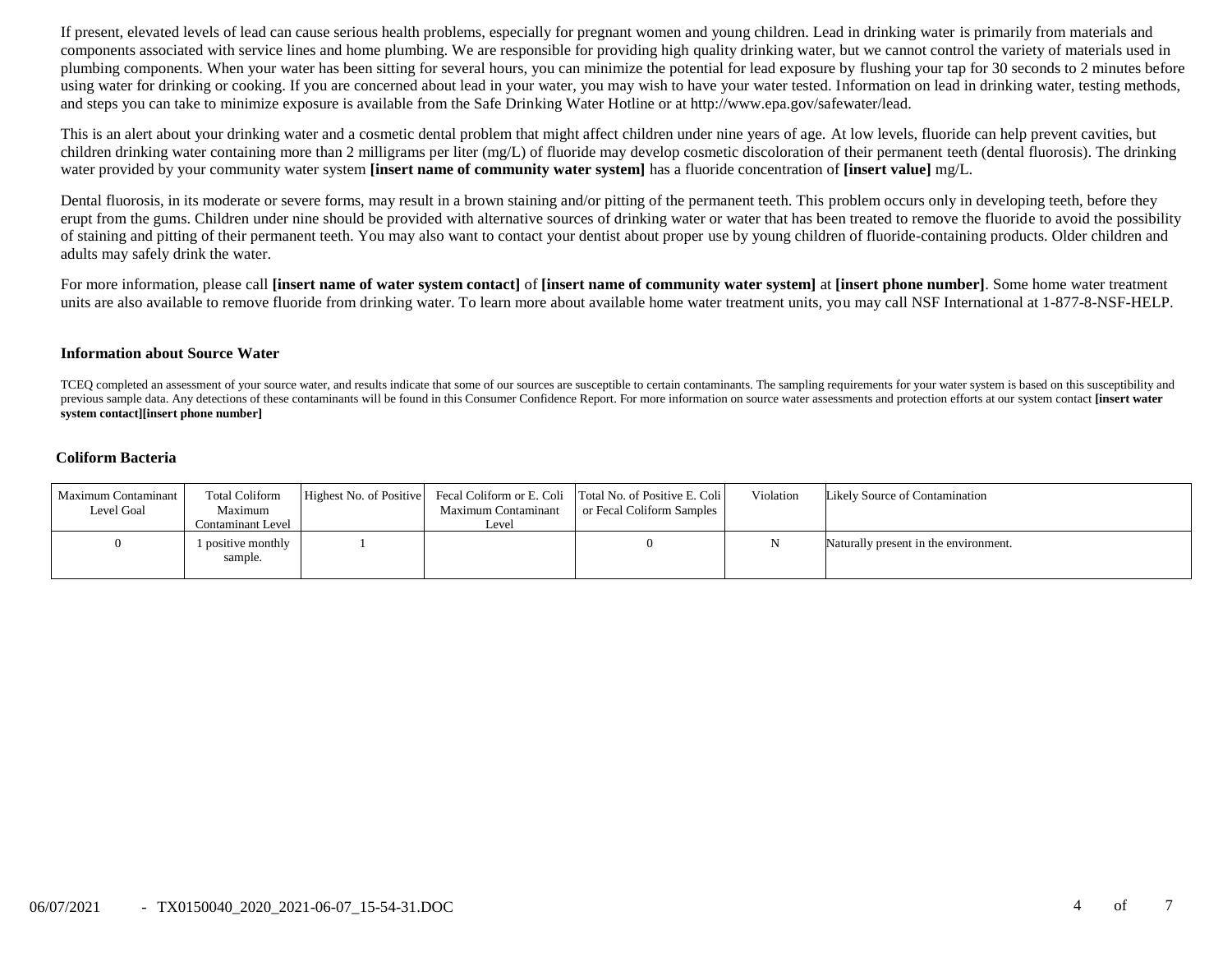| Lead and Copper | <b>Date Sampled</b> | <b>MCLG</b> | <b>Action Level (AL)</b> | 90th Percentile 1 | # Sites Over AL | Units | <b>Violation</b> | <b>Likely Source of Contamination</b>                                                                         |
|-----------------|---------------------|-------------|--------------------------|-------------------|-----------------|-------|------------------|---------------------------------------------------------------------------------------------------------------|
| Copper          | 09/10/2019          |             | . .3                     | 0.516             |                 | ppm   |                  | Erosion of natural deposits; Leaching from wood<br>preservatives; Corrosion of household plumbing<br>systems. |
| Lead            | 09/10/2019          |             |                          | <b>1.4</b>        |                 | ppb   |                  | Corrosion of household plumbing systems;<br>Erosion of natural deposits.                                      |

# **2020 Water Quality Test Results**

| <b>Disinfection By-Products</b> | <b>Collection Date</b> | <b>Highest Level</b><br><b>Detected</b> | <b>Range of Individual</b><br><b>Samples</b> | <b>MCLG</b>              | <b>MCL</b> | <b>Units</b> | Violation | Likely Source of Contamination             |
|---------------------------------|------------------------|-----------------------------------------|----------------------------------------------|--------------------------|------------|--------------|-----------|--------------------------------------------|
| Haloacetic Acids (HAA5)         | 2020                   |                                         | $0 - 5.4$                                    | No goal for the<br>total | 60         | ppb          |           | By-product of drinking water disinfection. |

\*The value in the Highest Level or Average Detected column is the highest average of all HAA5 sample results collected at a location over a year

| <b>Total Trihalomethanes</b> | $2020\,$ | 98.6 | No goal for the | 80 | ppb<br>. . | $\cdots$<br>By-product of drinking water disinfection. |
|------------------------------|----------|------|-----------------|----|------------|--------------------------------------------------------|
| <b>(TTHM)</b>                |          |      | total           |    |            |                                                        |
|                              |          |      |                 |    |            |                                                        |

\*The value in the Highest Level or Average Detected column is the highest average of all TTHM sample results collected at a location over a year

| <b>Inorganic Contaminants</b> | <b>Collection Date</b> | <b>Highest Level</b><br>Detected | <b>Range of Individual</b><br><b>Samples</b> | <b>MCLG</b> | <b>MCL</b> | Units | <b>Violation</b> | <b>Likely Source of Contamination</b>                                                                                            |
|-------------------------------|------------------------|----------------------------------|----------------------------------------------|-------------|------------|-------|------------------|----------------------------------------------------------------------------------------------------------------------------------|
| Arsenic                       | 2020                   | 2.4                              | $0 - 2.4$                                    |             | 10         | ppb   | N                | Erosion of natural deposits; Runoff from orchards;<br>Runoff from glass and electronics production wastes.                       |
| <b>Barium</b>                 | 2020                   | 0.125                            | $0.11 - 0.125$                               |             |            | ppm   | N                | Discharge of drilling wastes; Discharge from metal<br>refineries; Erosion of natural deposits.                                   |
| <b>Fluoride</b>               | 2020                   | 2.52                             | $1.05 - 2.52$                                |             | 4.0        | ppm   | N                | Erosion of natural deposits; Water additive which<br>promotes strong teeth; Discharge from fertilizer and<br>aluminum factories. |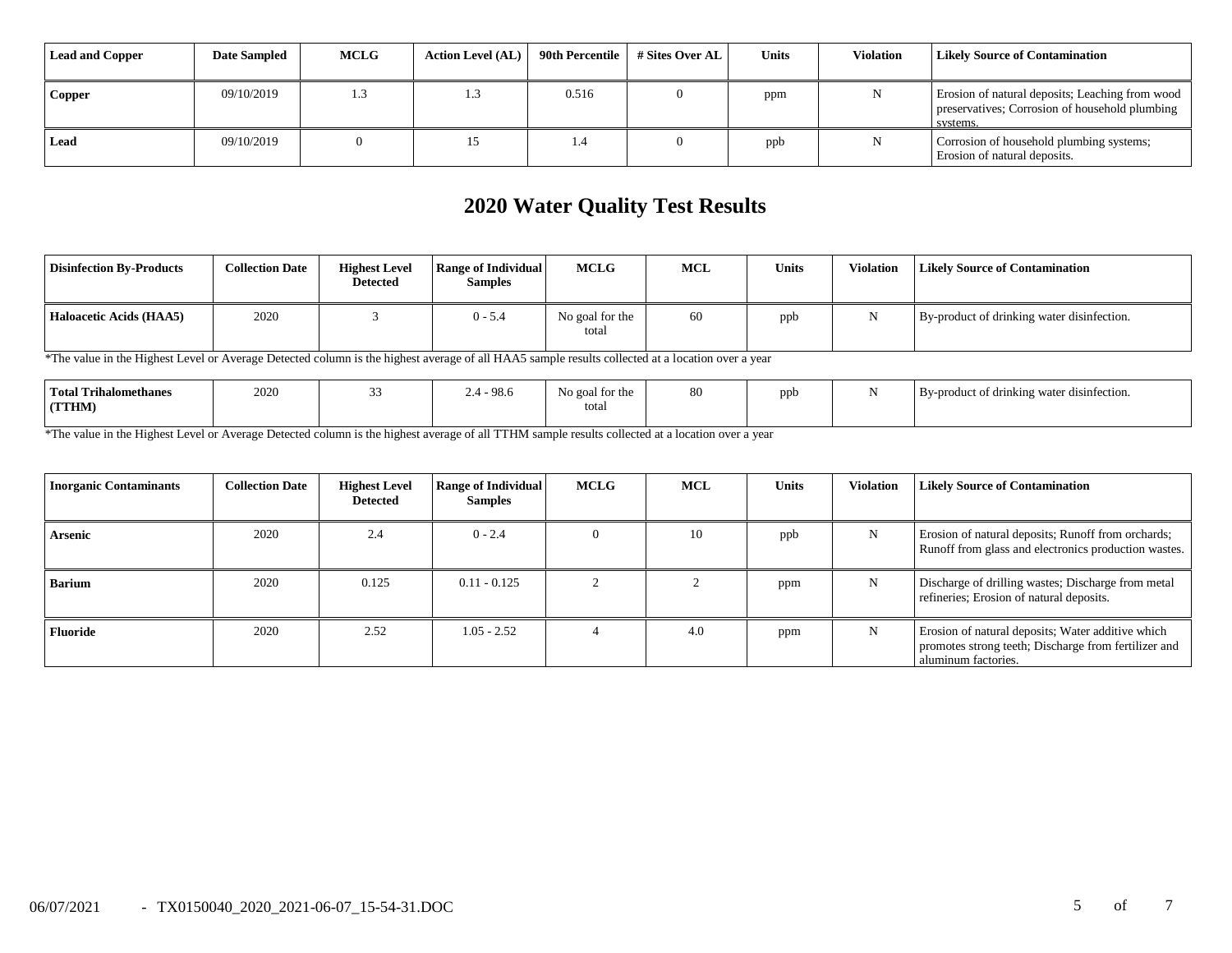| Nitrate [measured as | 2020 | $1 - 0.4$ | 10 | 10 | ppm | Runoff from fertilizer use; Leaching from septic |
|----------------------|------|-----------|----|----|-----|--------------------------------------------------|
| Nitrogen]            |      |           |    |    |     | tanks, sewage; Erosion of natural deposits.      |
|                      |      |           |    |    |     |                                                  |

Nitrate in drinking water at levels above 10 ppm is a health risk for infants of less than six months of age. High nitrate levels in drinking water can cause blue baby syndrome. Nitrate levels may rise quickly for short pe time because of rainfall or agricultural activity. If you are caring for an infant you should ask advice from your health care provider.

| Selenium | 2020 | 6.4 | $0 - 6.4$ | 50  | 50 | ppb | Discharge from petroleum and metal refineries;<br>Erosion of natural deposits; Discharge from mines. |
|----------|------|-----|-----------|-----|----|-----|------------------------------------------------------------------------------------------------------|
| Thallium | 2020 |     | $0 - 1.2$ | 0.5 |    | ppb | Discharge from electronics, glass, and Leaching from<br>ore-processing sites; drug factories.        |

| Radioactive Contaminants    | <b>Collection Date</b> | <b>Highest Level</b><br><b>Detected</b> | Range of Individual<br><b>Samples</b> | <b>MCLG</b> | <b>MCL</b> | <b>Units</b> | <b>Violation</b> | <b>Likely Source of Contamination</b>   |
|-----------------------------|------------------------|-----------------------------------------|---------------------------------------|-------------|------------|--------------|------------------|-----------------------------------------|
| <b>Beta/photon emitters</b> | 2020                   | 10.2                                    | $0 - 10.2$                            |             | 50         | pCi/L*       |                  | Decay of natural and man-made deposits. |

\*EPA considers 50 pCi/L to be the level of concern for beta particles.

| Combined Radium 226/228                    | 2020 |    | $1.96 - 3.65$ |          |    | pCi/L           | N | Erosion of natural deposits. |
|--------------------------------------------|------|----|---------------|----------|----|-----------------|---|------------------------------|
| Gross alpha excluding radon<br>and uranium | 2020 | 15 | $8 - 15$      | $\Omega$ | 15 | pCi/L           | N | Erosion of natural deposits. |
| Uranium                                    | 2020 |    | $2.8 - 3.7$   |          | 30 | $\frac{u g}{l}$ | N | Erosion of natural deposits. |

| <b>Volatile Organic</b><br><b>Contaminants</b> | <b>Collection Date</b> | <b>Highest Level</b><br><b>Detected</b> | <b>Range of Individual</b><br><b>Samples</b> | <b>MCLG</b> | <b>MCL</b> | <b>Units</b> | Violation | <b>Likely Source of Contamination</b>                                     |
|------------------------------------------------|------------------------|-----------------------------------------|----------------------------------------------|-------------|------------|--------------|-----------|---------------------------------------------------------------------------|
| <b>Xvlenes</b>                                 | 2020                   | 0.0005                                  | $0 - 0.0005$                                 | 10          | 10         | ppm          | N         | Discharge from petroleum factories; Discharge from<br>chemical factories. |

#### **Disinfectant Residual**

**A blank disinfectant residual table has been added to the CCR template, you will need to add data to the fields. Your data can be taken off the Disinfectant Level Quarterly Operating Reports (DLQOR).**

| <b>Disinfectant Residual</b> | Year | <b>Average Level</b> | <b>Range of Levels</b><br><b>Detected</b> | <b>MRDL</b> | <b>MRDLG</b> | Unit of<br><b>Measure</b> | Violation (Y/N) | l Source in Drinking Water               |
|------------------------------|------|----------------------|-------------------------------------------|-------------|--------------|---------------------------|-----------------|------------------------------------------|
| Chlorine-FREE                | 2020 | 1.19                 | 51-2.00<br>0.5 <sub>1</sub>               |             |              | <b>PPM</b>                | N               | Water additive used to control microbes. |